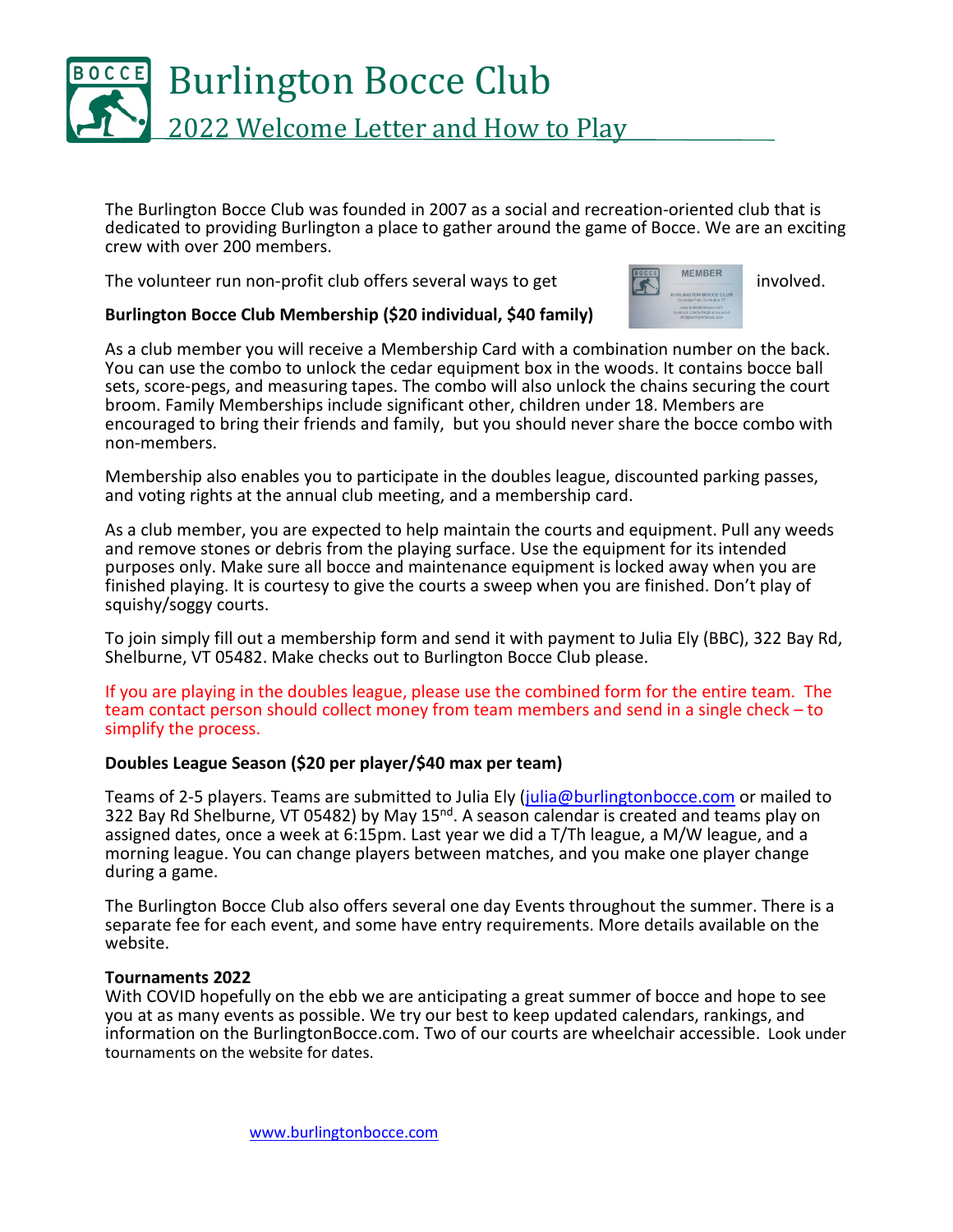



**Basic Play:** 

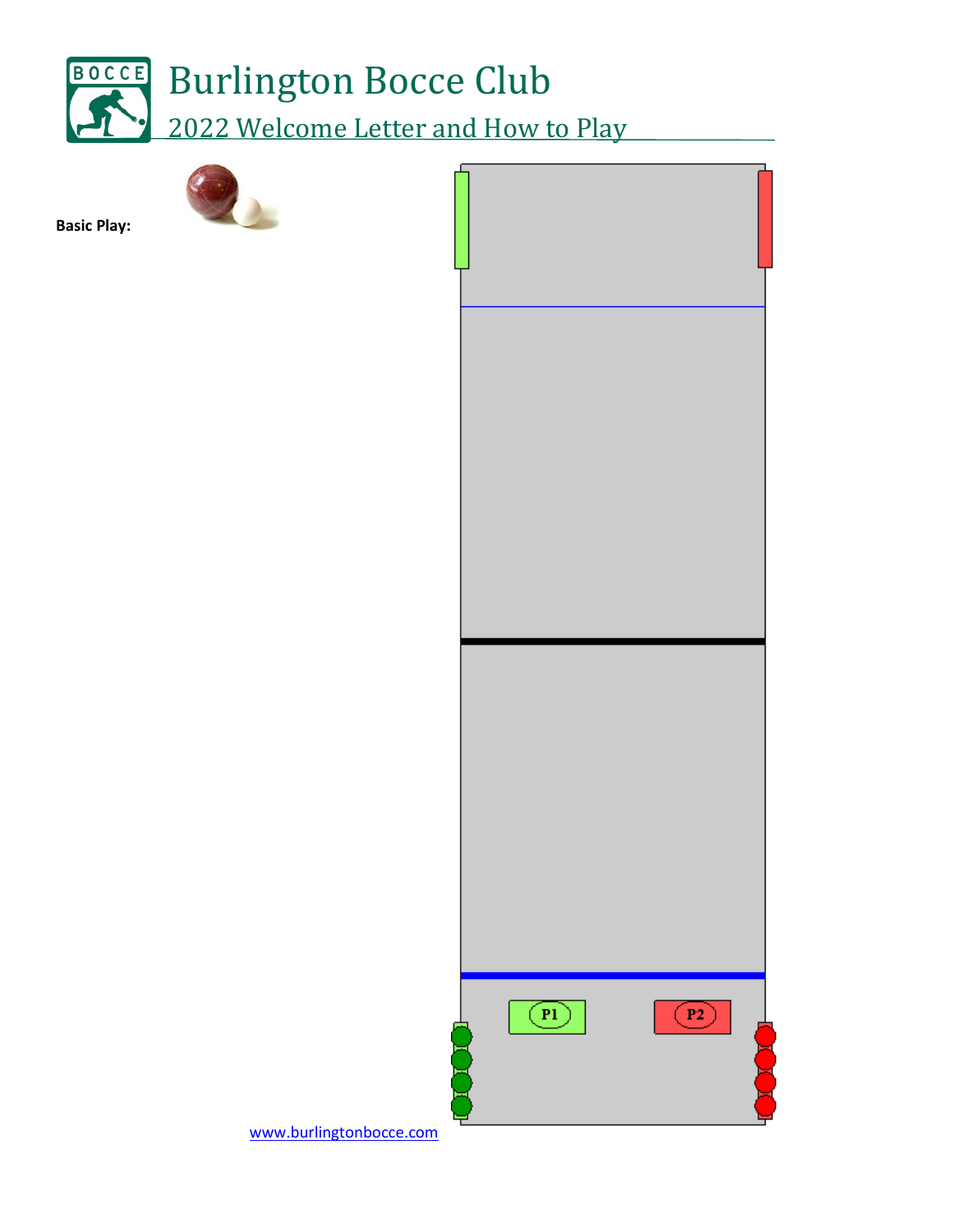

Choose a court and place the bocce balls into the color coded racks.

Flip a coin to see who throws the pallino (small white ball). Let's assume Player 1 wins toss.

Player 1 tosses pallino from behind the throw line (blue line). The pallino must go past half court (black line), but not past the blue line on the far side. The white ball is now your target.

**Ball 1:** Player 1 rolls first because they threw the pallino. Player 1 rolls one ball, attempting to get as close as possible to the pallino. It is ok to hit the pallino. If the pallino moves, where ever it stops is the new target. It is ok to use the sides, but if you hit the back wall without hitting another ball first, it is considered a dead ball and is removed from play.

**Ball 2:** Now Player 2 rolls one ball, attempting to get closer than Player 1.

**Ball 3-8:** Depends. If Player 1 is closest, they are considered the "In Ball" and do not roll again until someone beats that throw. Player 2 will continue rolling until they get closer and become the "In Ball," or they run out of balls.

#### **Scoring**

You can play to any score you like. Club tradition holds that you play to an odd number. 7, 9, and 11 are most common. If you're new, a lower number is best to keep it lively.

In the scenarios below, you can see that only the team closest to the pallino can score. How many points you score is determined by how many of your balls are closer than the other teams' best ball.

If you have one ball closer, you get one point, two balls-two points, three balls is three points, and four balls closer (aka a Casino) is four points.

Club rules states that a ball is worth two points if it is "kissing" the pallino. Kissing means your ball is touching the white ball. To test if it's a kiss, try to slide a \$100 bill between the balls. If it doesn't fit, it's a kiss. Only \$100 bills will work for this.